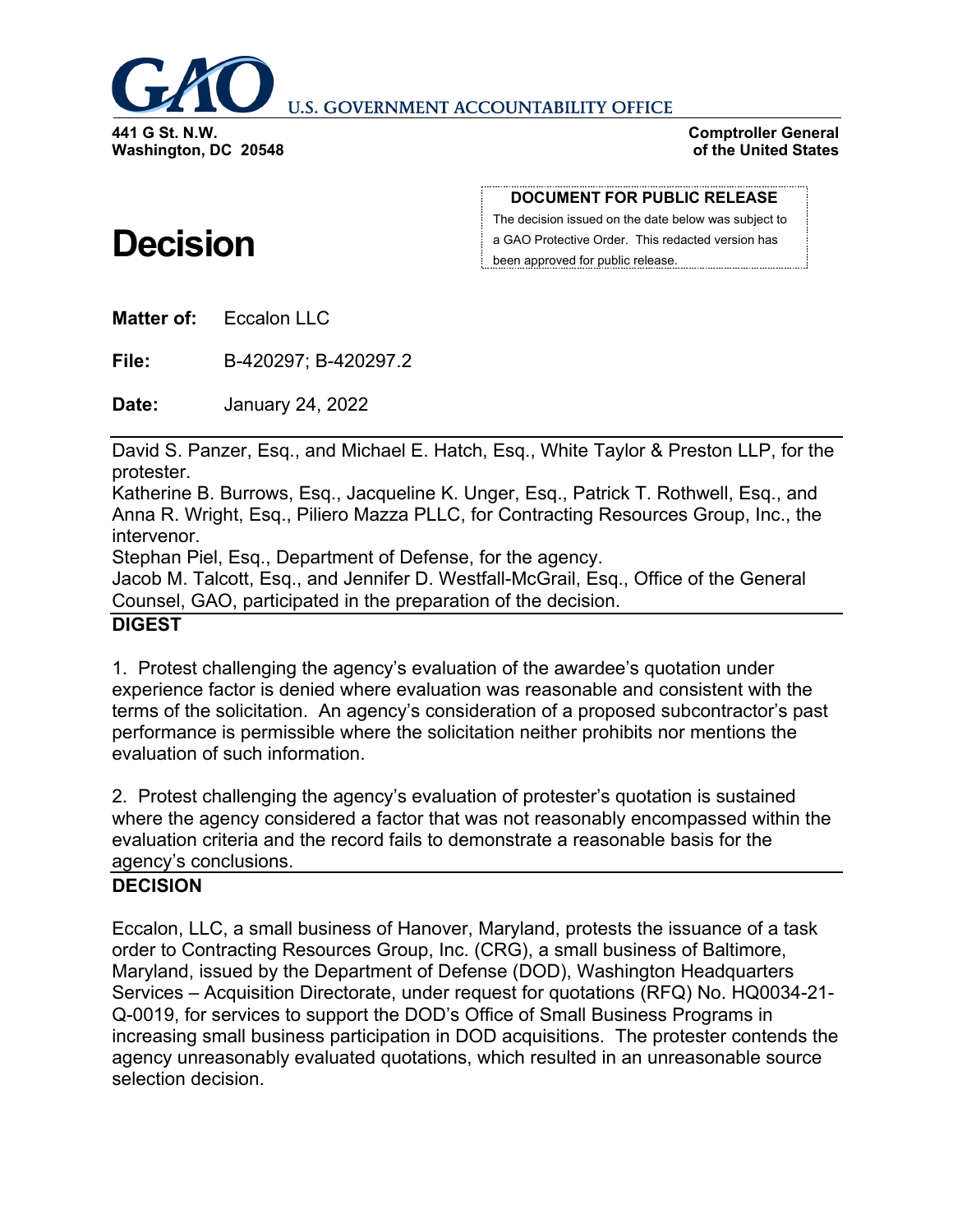We deny the protest in part, and sustain it in part.

# BACKGROUND

On April 30, 2021, the agency issued the RFQ as a small business set-aside under the General Services Administration's (GSA) Federal Supply Schedule (FSS) in accordance with the procedures of Federal Acquisition Regulation (FAR) subpart 8.4.<sup>[1](#page-1-0)</sup> Contracting Officer's Statement and Memorandum of Law (COS/MOL) at 1, 18. The RFQ contemplated the issuance of a fixed-price task order with a base period of 12 months and four 1-year option periods.<sup>[2](#page-1-1)</sup> Agency Report (AR), Tab [3](#page-1-2), RFQ amend. 2 at 125.<sup>3</sup> The due date for initial quotations, as amended, was May 12.

The RFQ provided for the evaluation of quotations under the following four evaluation factors: prior experience, technical approach, management and staffing approach, and price. *Id.* at 127. For prior experience, vendors were to identify three efforts within the last five years that were of the same or similar scope, magnitude, and complexity as the requirements of the RFQ. *Id.* at 124. The solicitation provided that quotations would be evaluated "based on how well the quoter has performed on contracts that have been determined to be both recent and relevant to the [Performance Work Statement (PWS)]," and that there were "three aspects to the past performance evaluation: recency, relevancy, and quality of performance."[4](#page-1-3) RFQ at 127*.*

<span id="page-1-0"></span> $1$  The contracting officer sent the solicitation via email to seven GSA FSS contract holders, including Eccalon and CRG. *Id.* at 1.

<span id="page-1-1"></span> $2$  The RFQ also provided for the possibility of a 6-month extension of the contract.

<span id="page-1-2"></span> $3$  The solicitation was amended two times; amendment 2, dated July 21, was issued after the receipt of initial quotations and set August 2 as the due date for revised quotations. COS/MOL at 2. All citations are to the final conformed version of the RFQ provided in amendment 2. The page citations are to the Bates numbers appearing on the agency report documents.

<span id="page-1-3"></span><sup>&</sup>lt;sup>4</sup> Quotations were to be rated under the prior experience factor as substantial confidence, satisfactory confidence, neutral confidence, limited confidence, or no confidence. AR, Tab 10, Best-Value Decision Memorandum (BVDM) at 318. Substantial confidence meant the agency had a high expectation of the vendor's successful performance; satisfactory confidence meant the agency had a reasonable expectation of successful performance; limited confidence meant the agency had a low expectation of successful performance. *Id.* Neutral confidence meant no recent or relevant past performance record was available, and the agency could not reasonably assess a vendor's expected performance. *Id.*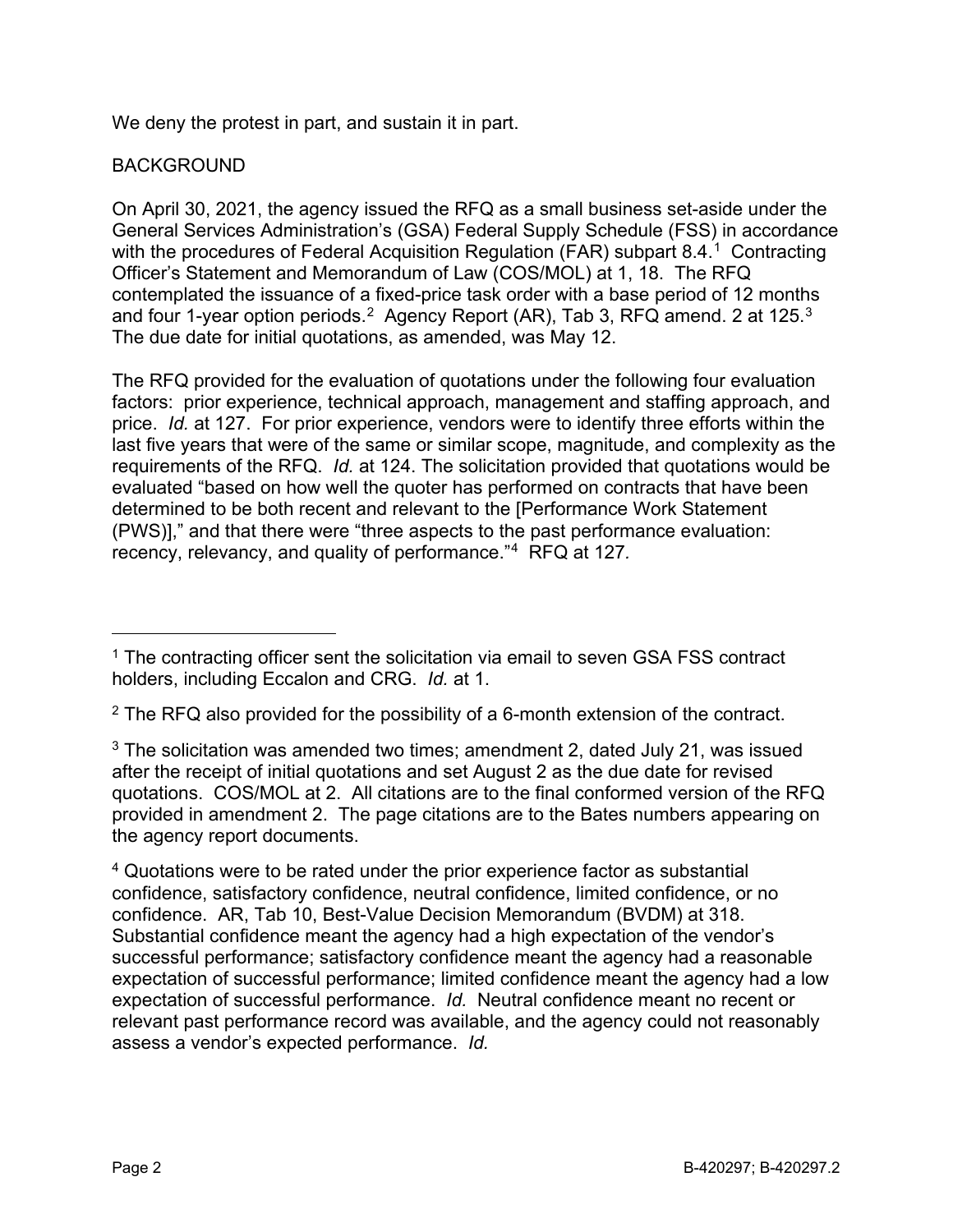For technical approach, vendors were to provide their approach to the following task areas: cybersecurity, integrated performance management, mentor-protégé pilot program, and program management. RFQ at 125. In evaluating quotations under the factor, the agency would consider the vendor's understanding of the requirements, the extent to which the quotation details practical methods to accomplish the required tasks, and whether the quotation identified reliable methods for ensuring quality deliverables.<sup>5</sup> RFQ at 127.

For management and staffing approach, vendors were to demonstrate their approach for recruiting personnel and mitigating staff turnover. $6$  RFQ at 125. Additionally, vendors were to propose a labor mix for the task areas, which was to include the minimum level of education and years of experience for each labor category. *Id.* The agency would evaluate the vendor's ability to meet requirements, recruit personnel, and mitigate staff turnover effects. In addition, the agency would evaluate the vendor's "labor mix—to include [level of effort (LOE)] and minimum qualifications of the quoted FSS [labor categories (LCATs)]—to determine the extent to which the quoted labor mix can satisfy the PWS requirements." *Id.* at 127.

The RFQ provided for award on a best-value tradeoff basis where prior experience was the most important evaluation factor, technical approach was second most important, and management and staffing approach was third most important. *Id.* When combined, the three non-price factors were significantly more important than price. *Id.*

The agency received four quotations, including quotations from Eccalon and CRG. COS/MOL at 1. The source evaluation board (SEB) evaluated quotations under the prior experience, technical approach, and management and staffing approach factors and assigned the following ratings:

<span id="page-2-0"></span><sup>5</sup> Quotations were to be rated under the technical approach factor as outstanding, good, acceptable, marginal, or unacceptable. AR, Tab 10, BVDM at 319. As relevant here, a rating of "outstanding" was defined as "an exceptional approach and understanding of the requirements," with "multiple strengths" and a very low risk of unsuccessful performance. *Id.* A rating of "acceptable" indicated the quotation met the requirements, contained no strengths, and had a no worse than a moderate risk of unsuccessful performance. *Id.* 

<span id="page-2-1"></span> $6$  Under the management and staffing factor, the agency was to rate quotations as high, medium, or low risk. AR, Tab 10, BVDM at 319-320. As relevant here, a rating of low risk indicated the approach clearly demonstrated the ability to meet the requirements, successfully retain staff, and ensure continuity of operations; a rating of medium risk indicated the approach contained areas of concern, but still adequately demonstrated the ability to meet the requirements, successfully retain staff, and ensure continuity of operations. *Id.* at 320.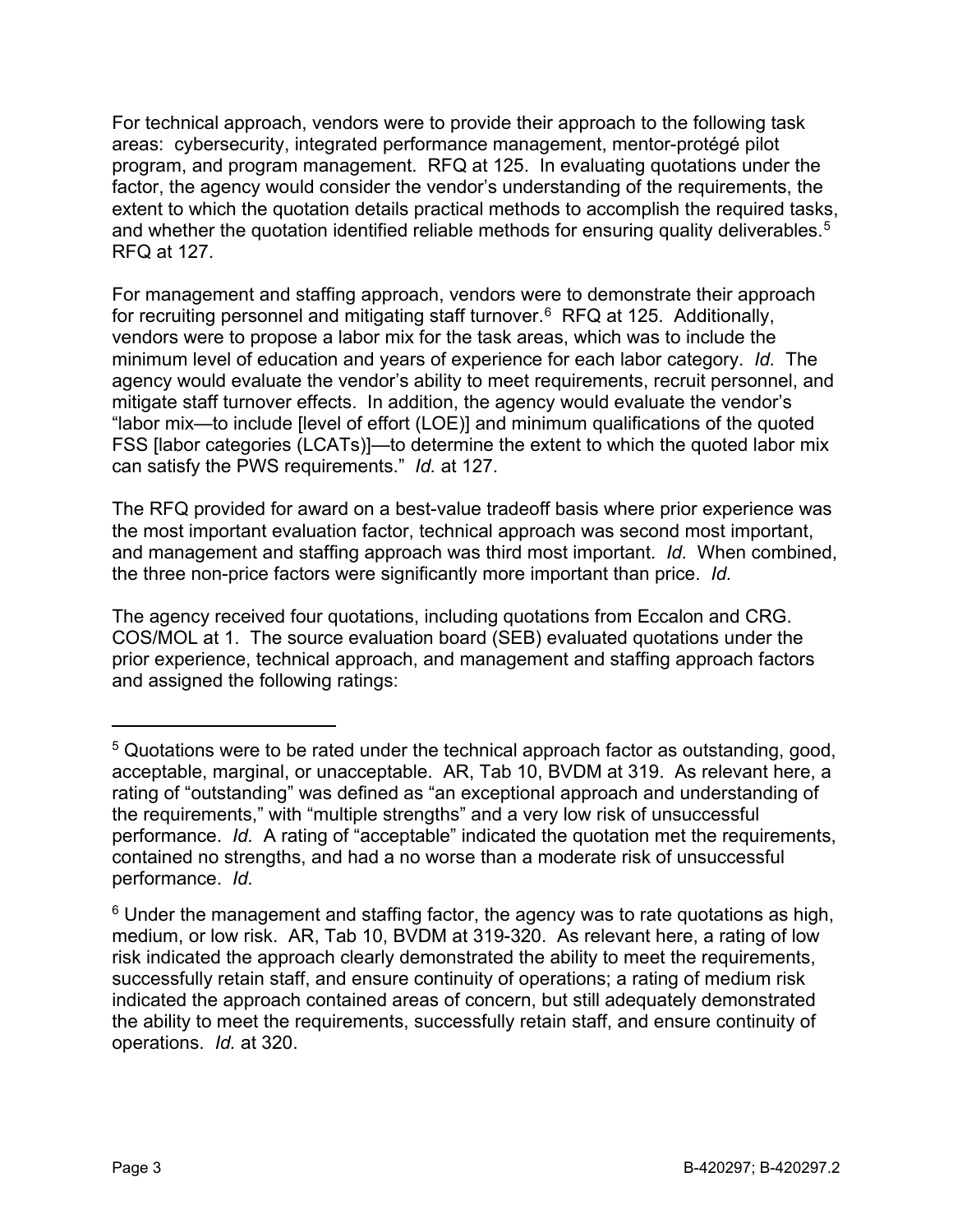|                                         | <b>Eccalon</b>                | <b>CRG</b>     |
|-----------------------------------------|-------------------------------|----------------|
|                                         |                               |                |
| <b>Prior Experience</b>                 | <b>Substantial Confidence</b> | <b>Neutral</b> |
|                                         |                               | Acceptable     |
|                                         | Outstanding                   | (No Worse than |
| <b>Technical Approach</b>               | (Low Risk)                    | Moderate Risk) |
|                                         |                               |                |
| <b>Management and Staffing Approach</b> | Low Risk                      | Low Risk       |
|                                         |                               |                |
| <b>Price</b>                            | \$54,672,934                  | \$34,536,498   |

AR, Tab 10, BVDM at 320.Under the technical approach factor, the SEB assigned Eccalon's quotation thirteen strengths and no weaknesses, significant weaknesses, or deficiencies; the SEB assigned CRG's quotation zero strengths, two weaknesses, and zero significant weaknesses and deficiencies. AR, Tab 8, SEB Report, Factor 2 at 29[7](#page-3-0)-302. CRG's two weaknesses pertained to task areas 2.11.4 and 2.11.5,<sup>7</sup> where, according to the SEB, "the quoter does not address the requirements." AR, Tab 8, SEB Report, Factor 2 at 302. The SEB further noted as follows:

Additionally, the quoter's focus was heavily slanted toward supporting [the] [DELETED], while the requirement's focus is more broadly on cyber readiness and assessments. This partial understanding of the requirement makes the performance risk moderate based on the limited understanding of [DOD] requirements for this area.

# *Id.*

 $\overline{a}$ 

Following the SEB's evaluation, the source selection authority (SSA), who was also the contracting officer, conducted an independent analysis of the findings under each evaluation factor. AR, Tab 10, BVDM at 321. The SSA concurred with the SEB's evaluation under the prior experience factor and concluded that Eccalon's prior experience was "distinctly better" than CRG's prior experience. *Id.* at 322.

<span id="page-3-0"></span><sup>&</sup>lt;sup>7</sup> Section 2.11 of the PWS (Cybersecurity Readiness for Small Businesses and Small Manufacturers) required the contractor to support the agency in providing training, selfassessments, evaluation of cyber tools, and content development on cybersecurity related topics to reduce cyber security risk for small businesses. RFQ at 148. The PWS defined five tasks to be accomplished under the section. Task area 2.11.4 required the contractor to identify technology that had been developed from DOD investments and work with the government to develop a strategy on how that technology could be promoted to small businesses and universities to implement security measures that protect defense information. *Id.* Task area 2.11.5 required the contractor to help the agency establish a cyber counseling certification program, or recommend a similar existing program, to assist small manufacturers and universities. *Id.*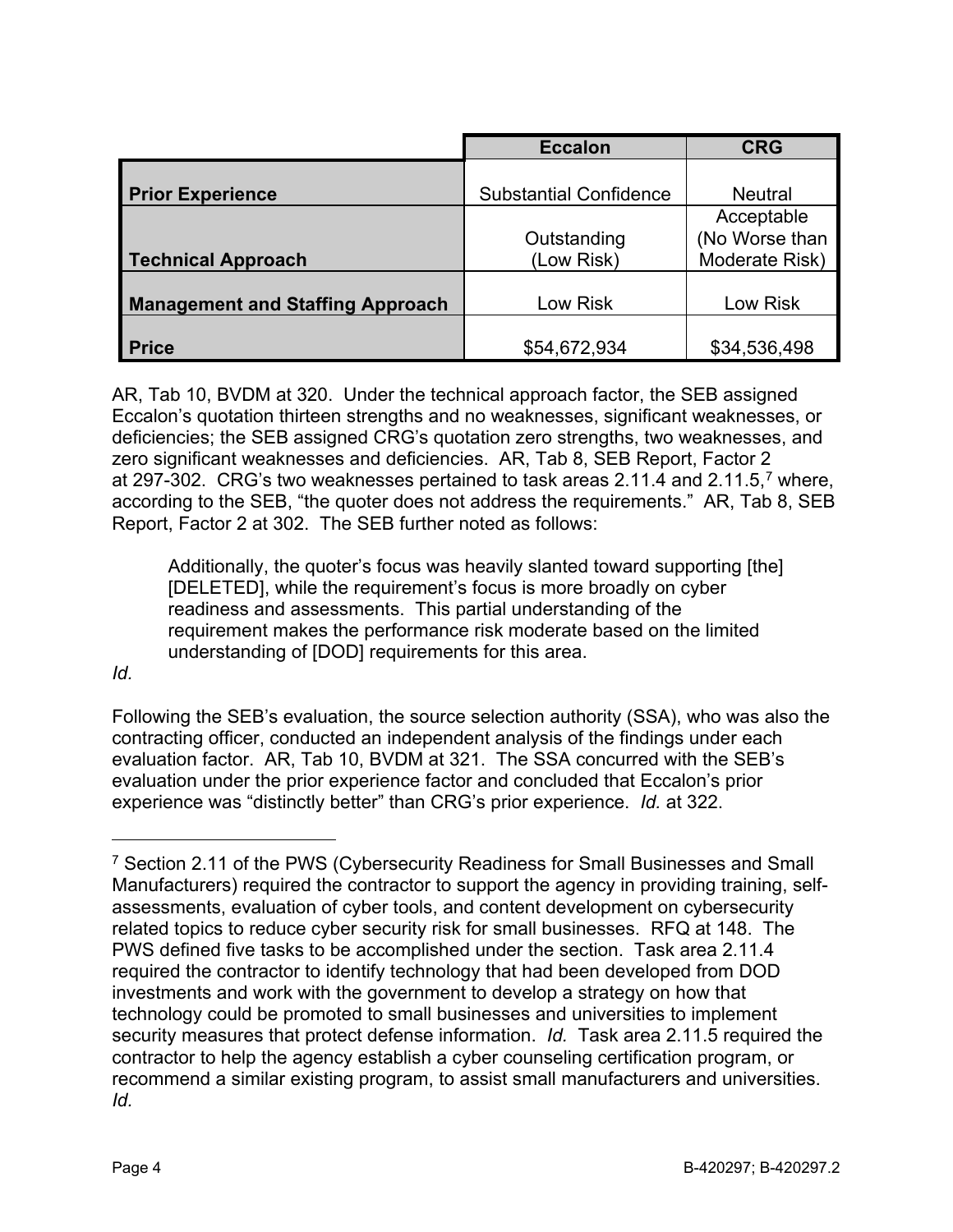In reviewing the SEB's evaluation of Eccalon's technical approach, however, the SSA disagreed with the SEB regarding six of the thirteen strengths assigned to Eccalon's quotation, and reduced the number of strengths assigned to seven. *Id.* at 323-326. The SSA eliminated some of the strengths assigned to Eccalon's quotation on the basis that they were essentially duplicates of other strengths, and others on the basis they were unsupported. The SSA also reviewed the two weaknesses assigned to CRG's quotation under the technical approach factor and determined they involved only "relatively minor issues"; he made no mention of the evaluators' finding regarding a moderate risk arising from CRG's partial understanding of the cyber readiness tasks (quoted above), and did not indicate whether he agreed or disagreed with that finding. *Id.* at 326. Subsequent to this review, the SSA concluded that although Eccalon's technical approach contained a superior solution and continued to warrant a rating of "outstanding," Eccalon's technical approach was only somewhat superior to CRG's technical approach because Eccalon's advantage was "heavily due to experience and not necessarily innovation." *Id.* at 327.

For management and staffing approach, the SSA considered four sub-areas in his review: recruiting approach, turnover mitigation, FSS LCAT review, and LOE. *Id.* at 327-328. The SSA determined that Eccalon's and CRG's quotations were equal under the first three sub-areas of this evaluation factor, but found that Eccalon's proposed LOE for the base year was too low. *Id.* at 328. In this regard, the SSA first noted that the solicitation estimated the workload at 36 full-time equivalents (FTEs). *Id.* The SSA noted that Eccalon proposed to accomplish the effort with [DELETED] FTEs and "[DELETED] per position which equates to [DELETED] [full time employee (FTE)]) in task area 2.11." *Id.* In this regard, the SSA noted that the quotation contained no innovative method to account for the reduction in staff. *Id.* The SSA thus raised the risk assessed to Eccalon's quotation under this factor from "low risk" to "medium risk." *Id.* The SSA concluded that given the risk associated with Eccalon's level of effort for the base period, CRG's quotation (assessed as "low risk") provided the superior approach under this factor.

In conducting the tradeoff analysis, the SSA concluded that although Eccalon's quotation had "technical and prior experience superiority," it offered only "moderately superior benefits" overall that did not warrant the price premium of nearly \$20 million. As a result, the SSA selected CRG for issuance of the task order. *Id.* at 329.

On October 4, 2021, the contracting officer informed Eccalon that its quotation was not selected for award and that the agency intended to issue the task order to CRG. AR, Tab 11, Unsuccessful Quoter Notification at 1. This protest followed.

# **DISCUSSION**

Eccalon contends that (1) the agency should have found CRG's quotation "nonresponsive" because it did not include three past performance references for CRG itself, (2) the SSA unreasonably determined Eccalon's technical approach was only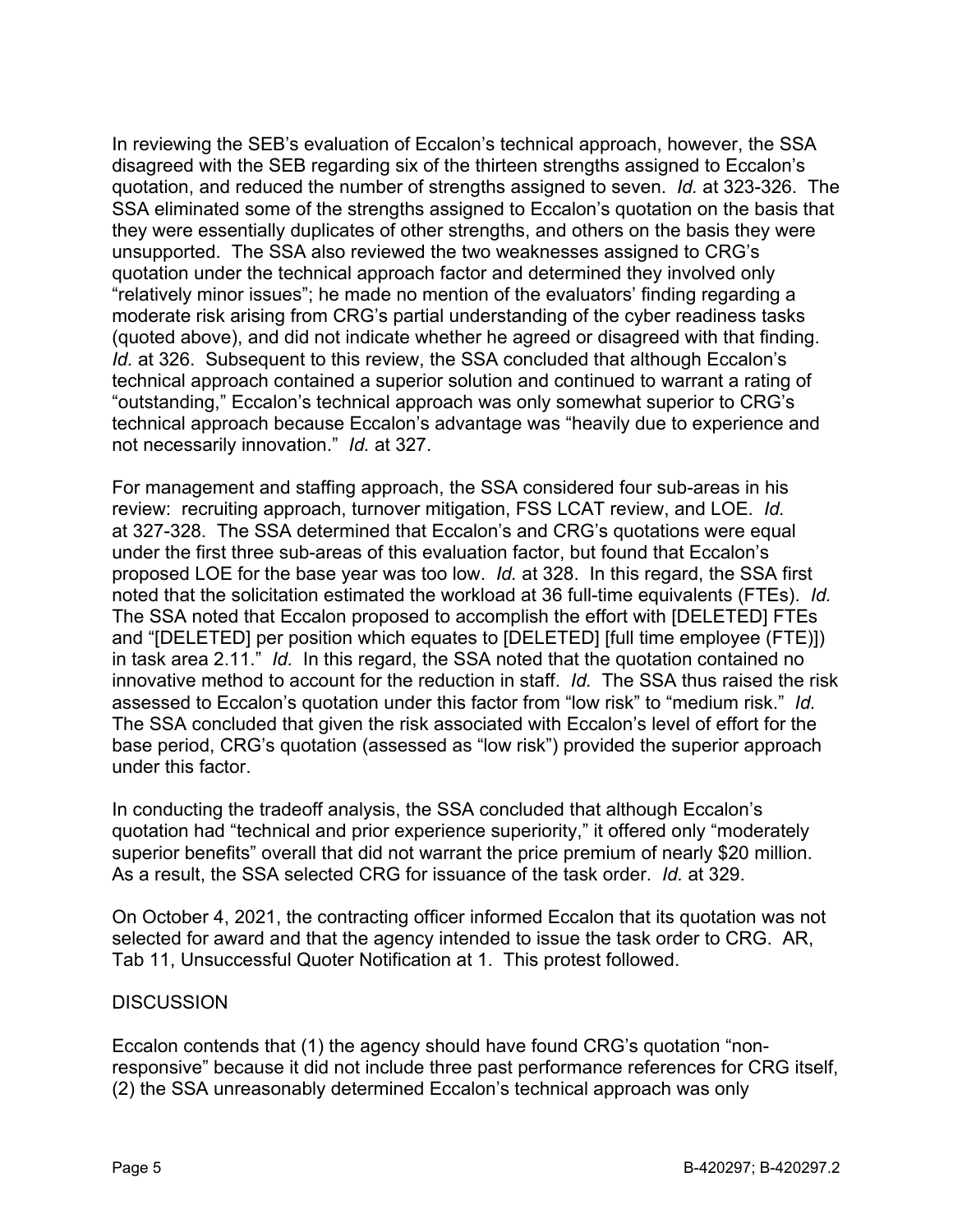"somewhat superior" to CRG's technical approach, (3) the SSA unreasonably downgraded Eccalon's quotation under the management and staffing approach evaluation factor to "medium risk," and (4) the agency failed to follow the evaluation criteria when it concluded Eccalon's quotation was only "moderately superior" on nonprice factors. Protest at 2-3; Comments and Supp. Protest at 2-4. Eccalon also contends these errors resulted in a flawed best-value tradeoff. For the reasons discussed below, we deny the protest in part, and sustain it in part.

The evaluation of quotations is a matter within the discretion of the procuring agency. *Platinum Bus. Servs. LLC*, B-419930, Sept. 23, 2021, 2021 CPD ¶ 348 at 4. In reviewing a protest of an agency's evaluation of quotations, it is not our role to reevaluate quotations; rather, our Office will examine the record to determine whether the agency's judgment was reasonable and consistent with the solicitation criteria. *Id.* A vendor's disagreement with the agency, without more, does not render the evaluation unreasonable. *Id.* Furthermore, protesters must show competitive prejudice, which is an essential element of every viable protest. *Armorworks Enters., LLC*, B-400394.3, Mar. 31, 2009, 2009 CPD ¶ 79 at 3. Our Office will not sustain a protest unless the protester demonstrates a reasonable possibility that it was prejudiced by the agency's actions. *Raytheon Co.*, B-409651, B-409651.2, July 9, 2014, 2014 CPD ¶ 207 at 17. In other words, the protester must show that but for the agency's actions, it would have had a substantial chance of receiving the award. *Id.*

# Prior Experience Factor

As noted above, Eccalon first argues that the agency should have found CRG's quotation "non-responsive" under the prior experience evaluation factor because the quotation did not include three past performance references for CRG itself. In this regard, the protester argues the solicitation required each vendor to submit three examples of its own work experience, but that two of CRG's three examples involved the experience of a subcontractor.

We find this argument to be without merit. The solicitation language on which the protester relies provides as follows: "[t]he quoter shall provide three (3) recent, within the last 5 years from quote submission, verifiable prior experiences with work of the same or similar scope, magnitude and complexity as the requirement in this RFQ." RFQ at 124. Although this language requires "the quoter" to provide three references, it does not require that the references be the quoter's own. *See id.* Additionally, the RFQ did not prohibit the evaluation of a subcontractor's past performance. An agency's consideration of a proposed subcontractor's past performance is permissible where the solicitation neither prohibits nor mentions the evaluation of such information. *Singleton Enters.*, B-298576, Oct. 30, 2006, 2006 CPD ¶ 157 at 4. This protest ground is thus denied.

Technical Approach Factor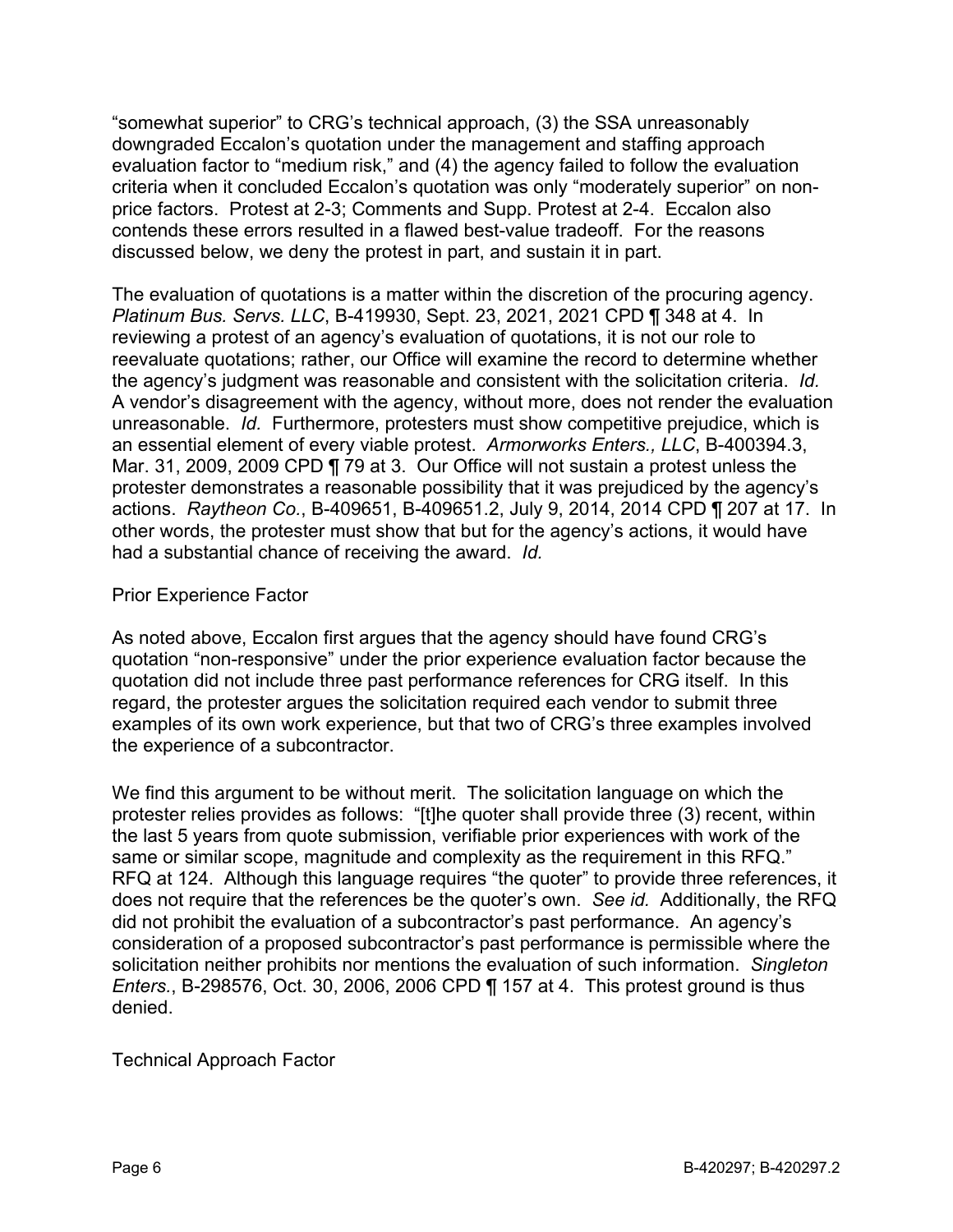Eccalon next contends the SSA unreasonably evaluated Eccalon's technical approach as only "somewhat superior" to CRG's technical approach despite Eccalon's quotation receiving multiple strengths and no weaknesses, while CRG's quotation received no strengths and two weaknesses. Supp. Protest and Comments at 2. In response, the agency contends that the SSA reasonably found that Eccalon's quotation was only "somewhat superior" to CRG's quotation because it looked "beyond the ratings" and considered "the underlying qualitative merits." Supp. COS/MOL at 5.

Source selection officials have broad discretion to determine the manner and extent to which they will make use of the technical evaluation results. Thus, even where price is the least important factor in the selection, the SSA may select a lower-priced, lowerrated proposal where it concludes that the higher-rated proposal is not worth the associated price premium. *SOC LLC*, B-418027, B-418027.2, Dec. 30, 2019, 2020 CPD ¶ 16 at 6. That said, source selection decisions must be reasonable and consistent with the solicitation's evaluation criteria and applicable procurement laws and regulations. *Emergint Techs., Inc.*, B-408410.3, Apr. 4, 2014, 2014 CPD ¶ 123 at 5. An agency's business judgments must be adequately documented, including the rationale for any cost/technical tradeoffs. *Id.*; FAR 16.505(b)(1)(iv)(D), (b)(7)(i)).

Here, the RFQ provided that the agency would evaluate technical approach to determine the extent to which the proposed approach demonstrated (1) the vendor's understanding of the requirements, (2) practical and feasible methods to accomplish the required tasks, and (3) reliable methods for ensuring quality deliverables. RFQ at 127. In comparing the two quotations, the SSA found that although Eccalon had a "superior solution," its approach was only "somewhat superior" because it relied on "experience and not necessarily innovation." AR, Tab 10, BVDM at 327.

Based on the record, we conclude that the SSA's rationale for finding Eccalon's technical approach only somewhat superior to CRG's is inconsistent with--and thus not supported by--the RFQ's stated evaluation criteria. The RFQ neither stated nor implied that a vendor's approach would be devalued if it were rooted in experience instead of innovation. As mentioned above, the stated evaluation criteria for technical approach included an evaluation of: (1) the vendor's understanding of the requirement; (2) the extent to which the vendor identified practical and feasible methods to accomplish the required tasks; and (3) whether the vendor identified reliable methods for ensuring quality deliverables. RFQ at 127. To paraphrase, the evaluation criteria valued understanding, practicality, feasibility, and reliability. To the extent a vendor could demonstrate those attributes, a decision to downgrade an evaluation due to the vendor's experience, as opposed to any innovation in its approach, raises a consideration not reasonably encompassed within the attributes of demonstrating understanding, practicality, feasibility and reliability.

In sum, we do not see a clear nexus between these specifically identified evaluation criteria and the SSA's consideration of experience and innovation. Although an agency properly may apply evaluation considerations that are not expressly outlined in the solicitation where those considerations are reasonably and logically encompassed within the stated evaluation criteria, there must be a clear nexus between the stated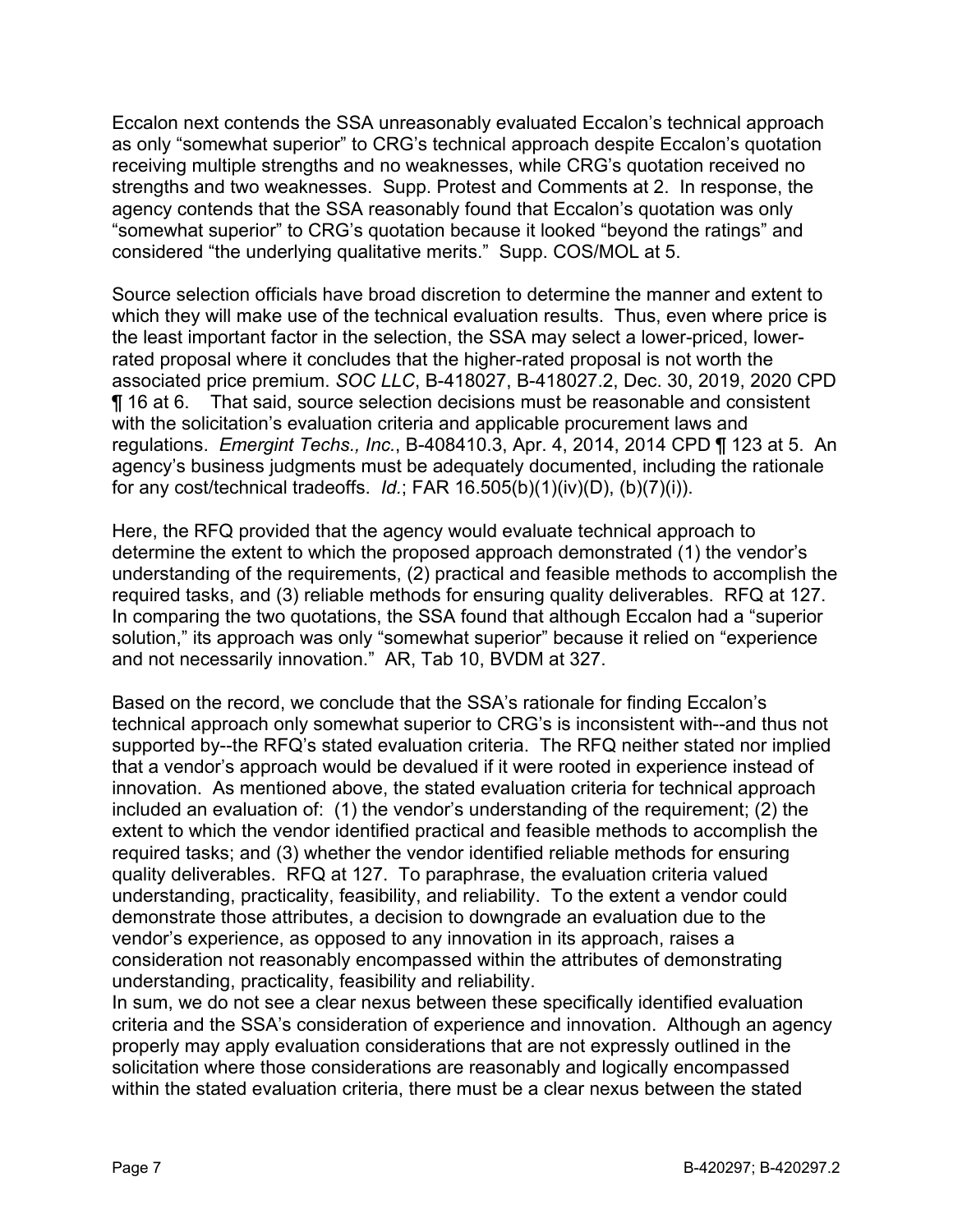criteria and the unstated consideration. *Information Int'l Assocs., Inc.*, B-416826.2 *et al.*, May 28, 2019, 2019 CPD ¶ 200 at 4.

Eccalon also argues that in finding its quotation only "somewhat superior" to CRG's under the technical approach factor, the SSA failed to address the SEB's concern that CRG's quotation revealed a broader lack of understanding of the cybersecurity requirement. Supp. Protest and Comments at 17. In responding to this argument, the agency contends the SEB's finding of moderate risk for CRG's quotation pertained only to task areas 2.11.4 and 2.11.5, which the SSA reasonably concluded were only relatively minor concerns.[8](#page-7-0) AR, Tab 10, BVDM at 326.

Although source selection officials may reasonably disagree with the evaluation judgments of lower-level evaluators, their independent judgments must be reasonable, consistent with the provisions of the solicitation, and adequately documented. *The Arcanum Grp., Inc.,* B-413682.2, B-413682.3, Mar. 29, 2017, 2017 CPD ¶ 270 at 8. Here, rather than explaining a basis for the SSA's disagreement with the evaluators' finding above (*i.e.*, that CRG's quotation failed to demonstrate an understanding of the broad focus of the requirement for cyber readiness and assessments), the agency contends that the SEB did not, in fact, make such a finding. In this connection, the agency asserts that "[p]rotester's argument fails because it is based on the false premise that CRG's 'lack of explanation' shortcomings extend beyond the two weaknesses identified by the SEB (pertaining to tasks 2.11.4 and 2.11.5) and instead encompass the cybersecurity requirements as a whole." Supp. COS/MOL at 7.

We see no false premise in the protester's argument. While the SEB mentioned task areas 2.11.4 and 2.11.5, it also specifically concluded that CRG's "focus was heavily slanted toward supporting [DELETED], while the requirement's focus is more broadly on cyber readiness and assessments," and that this partial understanding of the requirement made the performance risk moderate. AR, Tab 8, SEB Report, Factor 2 at 302. The agency's argument that the evaluators' finding of moderate risk pertained only to task areas 2.11.4 and 2.11.5 is thus not supported by the SEB report. Since the SSA did not explain his disagreement with the SEB's conclusion regarding CRG's lack of understanding of the broader requirement, we are left with no basis to conclude the SSA had a reasonable basis for the evaluation conclusions here.

In sum, the record fails to demonstrate that the SSA had a reasonable basis for disregarding some of the protester's advantages under the technical approach factor on the basis the advantages were based on experience, rather than innovation. The record also fails to demonstrate that the SSA had a reasonable basis for disregarding the SEB's finding regarding CRG's limited understanding of the requirement for cyber readiness and assessments. As a result, we sustain the protester's complaint that the

<span id="page-7-0"></span><sup>&</sup>lt;sup>8</sup> As noted in footnote 7, task area 2.11.4 pertained to the identification and promotion of security-related technology, and task area 2.11.5 pertained to establishment of a cyber counseling certification program. *Id.*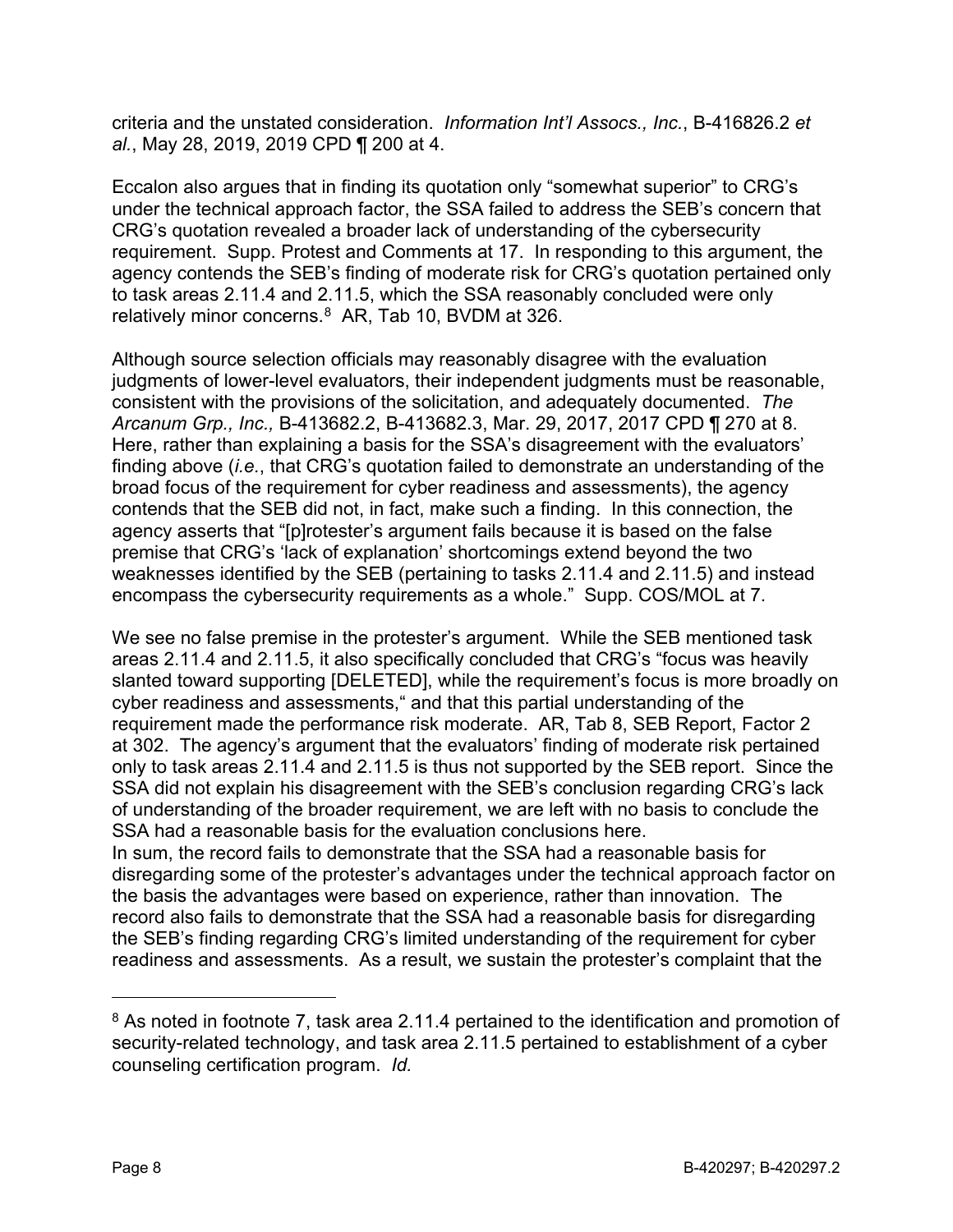SSA's evaluation and comparison of the quotations under the technical approach factor was unreasonable.

Management and Staffing Approach Factor

Eccalon next contends the SSA unreasonably downgraded its quotation under the management and staffing approach factor due to a low LOE for the base year in cybersecurity tasks, despite the SEB finding that Eccalon's quotation met the requirements and had no areas of concern. Supp. Protest and Comments at 23. According to the agency, the SSA did not downgrade Eccalon's quotation immediately upon finding the low LOE, but did so only after finding Eccalon did not have an "innovative methodology" to make up for the low cybersecurity LOE. Supp. COS/MOL at 19. In its supplemental comments, Eccalon argues, among other things, the SSA failed to consider the experience level of Eccalon's personnel before raising concerns about its LOE for the base year and ultimately increasing the risk rating assigned to its quotation under the management and staffing approach factor (from "low risk" to "medium risk"). Supp. Comments at 39.

As provided above, the evaluation of quotations is a matter within the discretion of the procuring agency. *Platinum Bus. Servs. LLC*, *supra*, at 4. Our Office will not reevaluate quotations, but will examine the record to determine whether the agency's judgment was reasonable and consistent with the solicitation criteria. *Id.*

Here, the record does not support the agency's decision to increase the risk rating for Eccalon's quotation under the management and staffing approach factor. The RFQ provided that in evaluating this factor, the agency would consider, at least, the LOE and minimum qualifications of the quoted labor categories. RFQ at 127. As Eccalon points out, the record does not demonstrate that the SSA considered the qualifications of Eccalon's proposed staff, namely whether its personnel had the qualifications to meet the requirements of the RFQ despite working fewer hours, when determining its quotation failed to contain an innovative method for its reduction in staff. While the conclusion here may yet be that Eccalon's approach to staffing created risk, the record provides no evidence that the agency considered the matters the solicitation advised would be considered. Without such evidence, we have no basis to find the agency's decision reasonable here. This protest ground is thus sustained.<sup>[9](#page-8-0)</sup>

# RECOMMENDATION

As noted above, we conclude that the SSA unreasonably evaluated the quotations under the technical approach factor and Eccalon's quotation under the management and staffing factor. We further conclude that Eccalon was competitively prejudiced by

<span id="page-8-0"></span> $9$  Because we sustain Eccalon's challenges to the agency's evaluation of its quotation, we do not address its remaining challenges to the agency's conclusion that its quotation was only "moderately superior" to CRG's quotation, and the resulting best-value tradeoff decision, as these conclusions may change following the reevaluation of quotations.